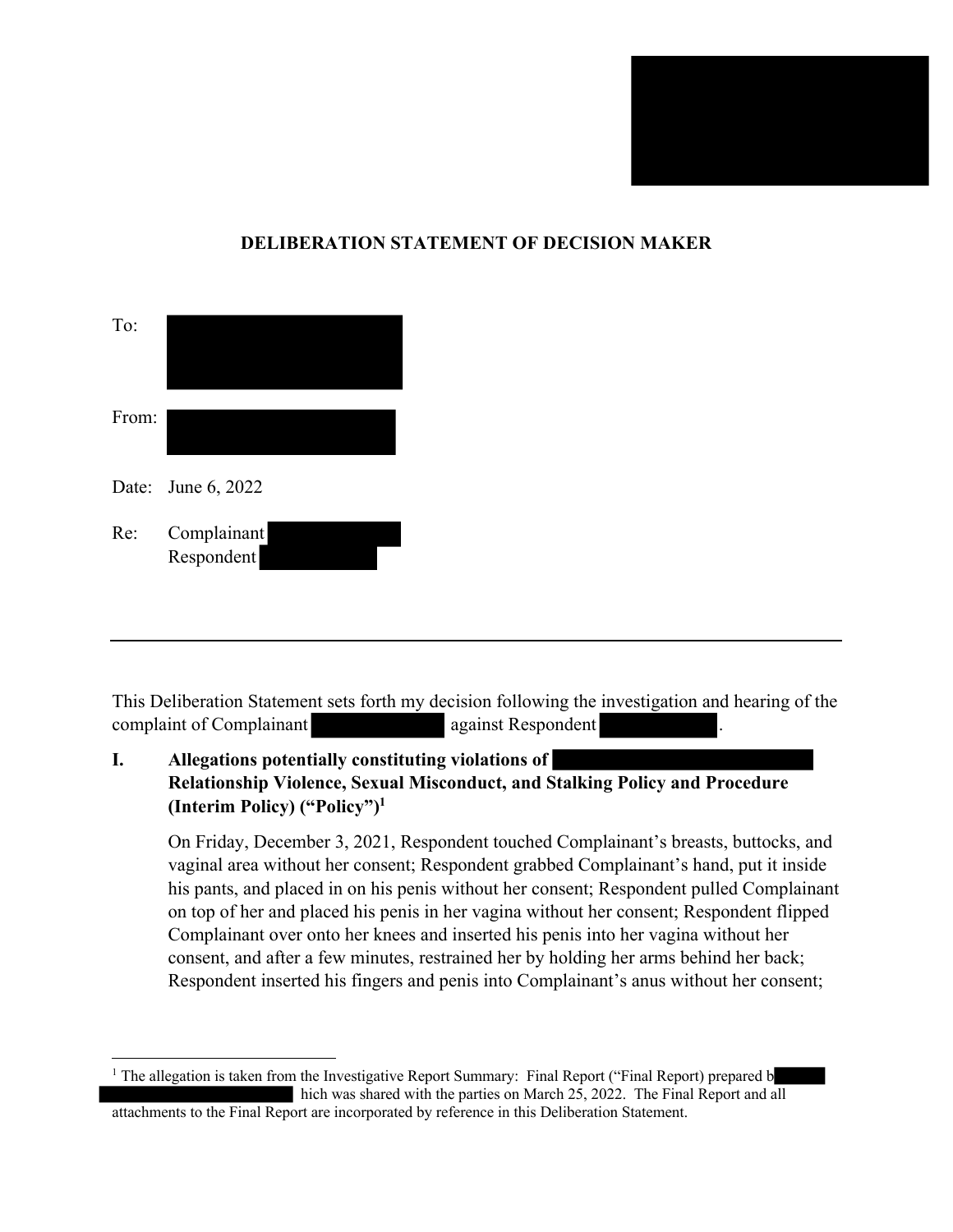#### **IV. Determination of Allegations and Rationale for Determination**

The allegations for determination in this matter are as follows:

On Friday, December 3, 2021, Respondent touched Complainant's breasts, buttocks, and vaginal area without her consent; Respondent grabbed Complainant's hand, put it inside his pants, and placed in on his penis without her consent; Respondent pulled Complainant on top of her and placed his penis in her vagina without her consent; Respondent flipped Complainant over onto her knees and inserted his penis into her vagina without her consent, and after a few minutes, restrained her by holding her arms behind her back; Respondent inserted his fingers and penis into Complainant's anus without her consent; Respondent coerced Complainant to get on her hands and knees and expose her vaginal area so he could look at her while he masturbated to ejaculation.

The relevant policy definitions are as follows:

#### *Non-Consensual Sexual Penetration*

Any vaginal or anal intercourse, cunnilingus, fellatio, or any other intrusion, however slight, of any part of a person's body or of any object into the genital or anal opening of another person's body, without consent. Emission of semen is not required.

#### *Non-Consensual Sexual Contact*

Any intentional touching of a person's breasts, inner thighs, buttocks, groin, or genitals without consent. Touching may be over or under the clothing and may include the Respondent touching the Complainant or the Respondent making the Complainant touch the Respondent.

The Policy defines consent at "the voluntary, informed, and freely given agreement, through words and/or actions, to participate in mutually agreed-upon sexual acts." In evaluating consent, the Policy instructs me to consider the presence of any force, threat of force, or coercion; and, whether the communication (through words and/or actions) between the parties would be interpreted by a reasonable person as a willingness to engage in a particular sexual act.

The Policy further states that consent cannot be gained by force or coercion. Force is the use or threat of physical violence or intimidation to overcome an individual's freedom of will to choose whether or not to participate in sexual activity. Coercion is conduct, including intimidation and/or expressed or implied threats of immediate or future physical or other harm to the complainant or others, that would reasonably place an individual in fear and that is employed to compel someone to engage in sexual activity. As relevant to this matter, the Policy also states that consent can be withdrawn or modified at any time, and sexual contact must cease immediately once consent is withdrawn. In addition, consent cannot be inferred from silence, passivity, or lack of resistance.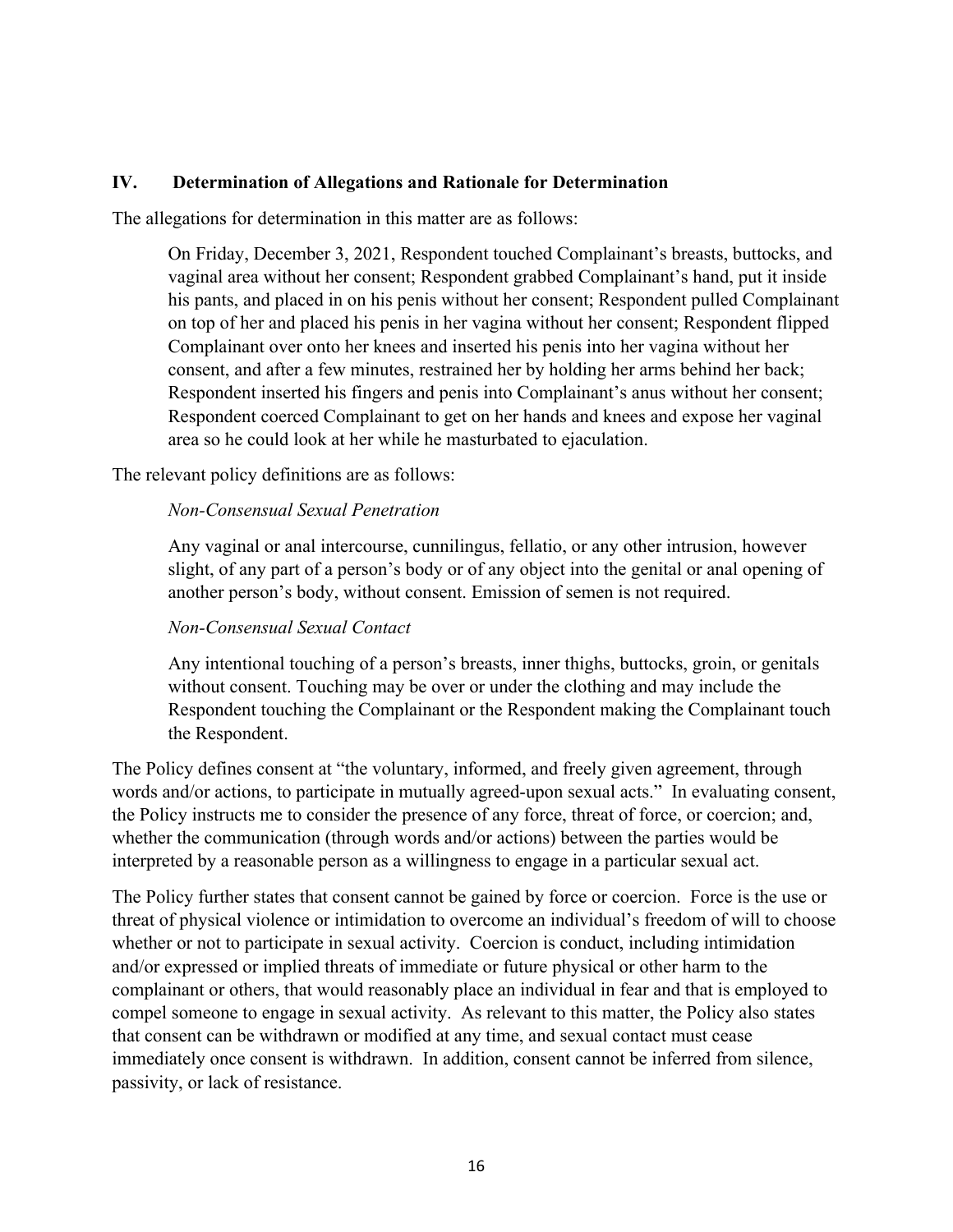As noted in the Findings of Fact section above, the evidence is insufficient to establish that Respondent touched Complainant's breasts and buttocks or that he grabbed Complainant's hand, put it inside his pants, and placed in on his penis without her consent. The evidence likewise fails to establish that Respondent engaged in digital-anus or penis-anus penetration.

The remaining question for analysis under the Policy is whether Respondent violated the Policy when he engaged in vaginal intercourse, in other words, whether Complainant consented, as defined by the Policy, to the vaginal intercourse. I find that Complainant's Snapchat message response ("yeah") to Respondent's question (if she was "down to fuck") satisfies the Policy's definition of consent. Complainant stated that, at least at the time she wrote that message, she was planning to engage in sexual intercourse with Respondent. Her communication of that intention was clear and unambiguous. The evidence shows that Complainant was informed as to what "down to fuck" meant, as the parties then discussed details about the intercourse, such as that they would use a condom. There is no evidence that Complainant sent that message involuntarily or that it was against her will. In light of these facts, Respondent reasonably relied on Complainant's message to understand that she was consenting to sexual intercourse.

While in some circumstances, prior messages exchanged between parties may fail to satisfy the Policy's definition of consent due to lack of specificity in the words of the messages, the length of time that passed between the messages and the sexual encounter, or ambiguity in the parties' actions in between the messages and the sexual encounter, here there is no evidence that any of those factors are in play. The parties' messages were specific—sexual intercourse that very same night requiring a condom was envisioned by both parties. It was only a matter of hours in between the parties' exchange of those messages and Respondent's arrival at Complainant's room. And, there was no ambiguity in the parties' actions in between the messages and the sexual encounter. Within five minutes of Respondent arriving at Complainant's room, the two were lounging on her bed with their bodies touching. They began kissing shortly thereafter, a reasonable precursor to sexual intercourse. Complainant then assisted Respondent in removing her clothes, and Complainant was on top of Respondent for their first position of intercourse.

Complainant described feeling obligated to follow through with the sexual intercourse. If this feeling of obligation was due to some undue pressure or coercion on the part of Respondent, it could certainly abrogate any appearance of consent or her compliance with the sexual activity. Asked at the hearing what her feeling of obligation was based on, Complainant said she felt obligated because she had told him yes via Snapchat message, and she then felt obligated to do it. Recognizing that Complainant was struggling with her own internal, non-verbalized change of heart, her feeling of obligation cannot be attributed to anything Respondent did or said, or to any other external factor; it cannot, therefore, serve to annul the consent she had previously communicated to Respondent and upon which he reasonably relied. While Complainant's description of Respondent restraining her arms could constitute the kind of force that would abrogate any apparent consent, the preponderance of the evidence failed to establish that he was the initiator of that conduct, as noted above; I therefore have not relied on the claim of arm restraint as force in my determination.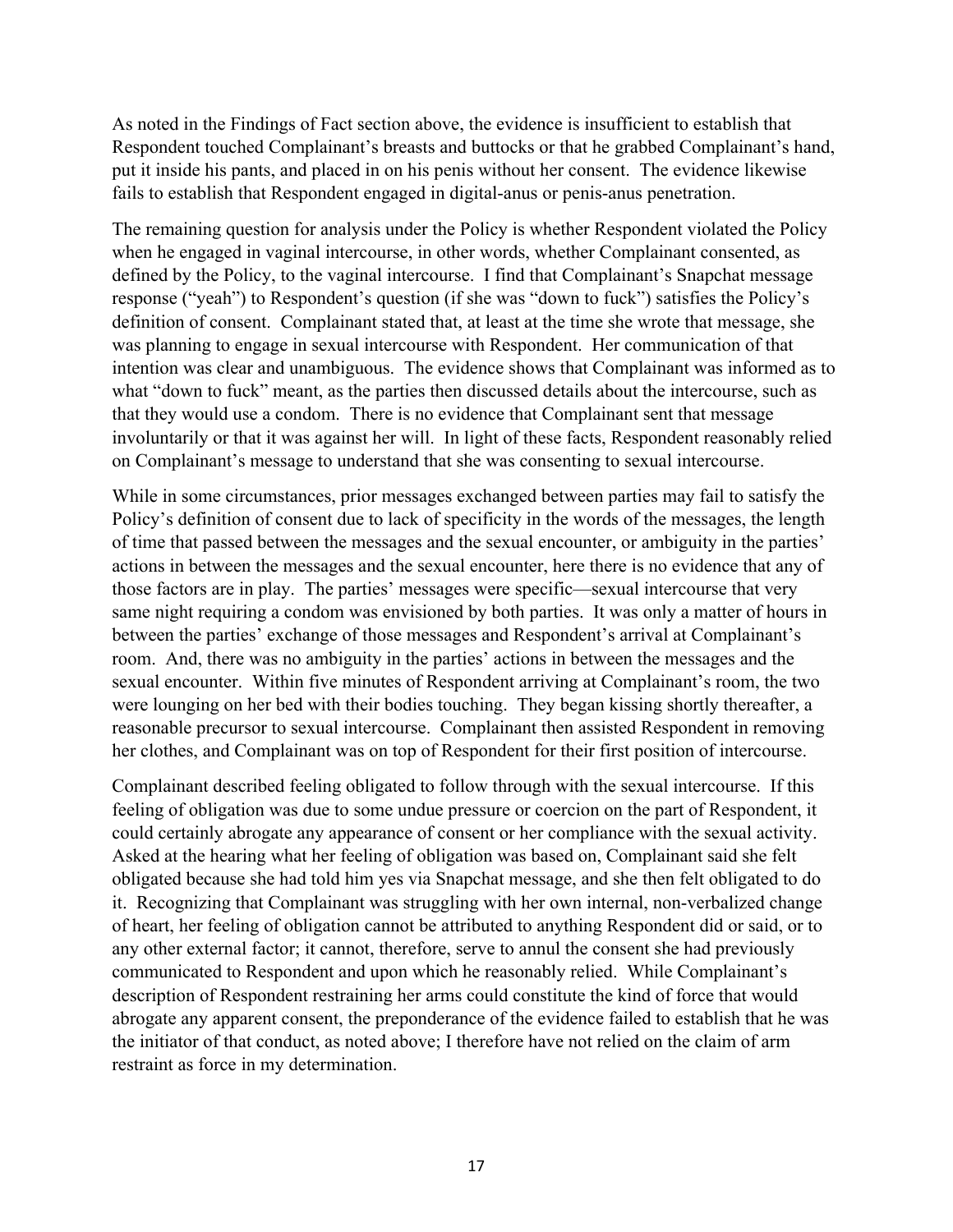Under the Policy, a person may withdraw their consent to sexual activity at any time, and the other person must immediately cease the sexual activity upon that withdrawal. But a person is not required under the Policy to be able to read the thoughts of another person. While the exact point at which Complainant said she withdrew her consent to the sexual intercourse varied, she has consistently said that at least by the time the parties were engaging in intercourse, she had withdrawn her consent. However, by Complainant's own account, she did not verbalize that withdrawn consent to Respondent at any time. At the hearing, Complainant said she tried to "show" her lack of consent by moving her head to deny Respondent's kiss and by repositioning herself by moving forward or to the side. As Complainant did not mention doing either of these actions in her written statement, in her original interview with the investigators, in her follow-up interviews, or in her responses to reviewing her interview summary or the draft or final investigation reports, I do not find this assertion credible. Rather, the preponderance of the credible evidence establishes that Respondent came over to Complainant's room to do exactly what the parties explicitly agreed to do, Complainant did not verbalize that her mind had changed, and Complainant participated in actions that would reasonably indicate she still wanted to have sex, such as assisting in removing her own clothes and getting on top of Respondent to commence penetration.

The Policy also prohibits a person from relying on someone's silence or lack of resistance as consent. Here, Complainant was silent regarding the sexual intercourse, and she did not resist. But Respondent was not relying on her silence or lack of resistance as a sign of consent; rather, he was relying on her explicit, written consent given just an hour or two prior that she agreed to engage in sexual intercourse that night.

Complainant's allegations also included that Respondent coerced her to get on her hands and knees and expose her vaginal area so he could look at her while he masturbated to ejaculation. While this claim does not fall into the two categories of conduct Respondent was officially charged with—non-consensual sexual penetration and non-consensual sexual contact—I find it is appropriate to address this claim because of its connection to the charged misconduct and because it was specifically listed in the notice letter. According to Complainant, the coercion Respondent used was as follows: he first asked to ejaculate in her mouth, and when she said no, he respected her lack of consent; he then told her to get in a certain position so that he could view her anus and genitals from behind, and she did get in that position. While it is reasonable that Complainant may not have liked being told what to do, her account of this moment includes no element of coercion. As noted above, the Policy defines coercion as intimidation or threats of immediate or future physical or other harm that would reasonably place an individual in fear and that are employed to compel someone to engage in sexual activity. Especially following Respondent's acceptance of Complainant's refusal to engage in oral sex, I do not find his instruction to her to get in that position to constitute coercive conduct, as Respondent did not do anything to make Complainant think she could not refuse to get in that position, just as she had refused to engage in oral sex.

I note that in reaching this determination, I do not intend to disregard or diminish Complainant's experience. Based on the information collected, I was persuaded that Complainant was